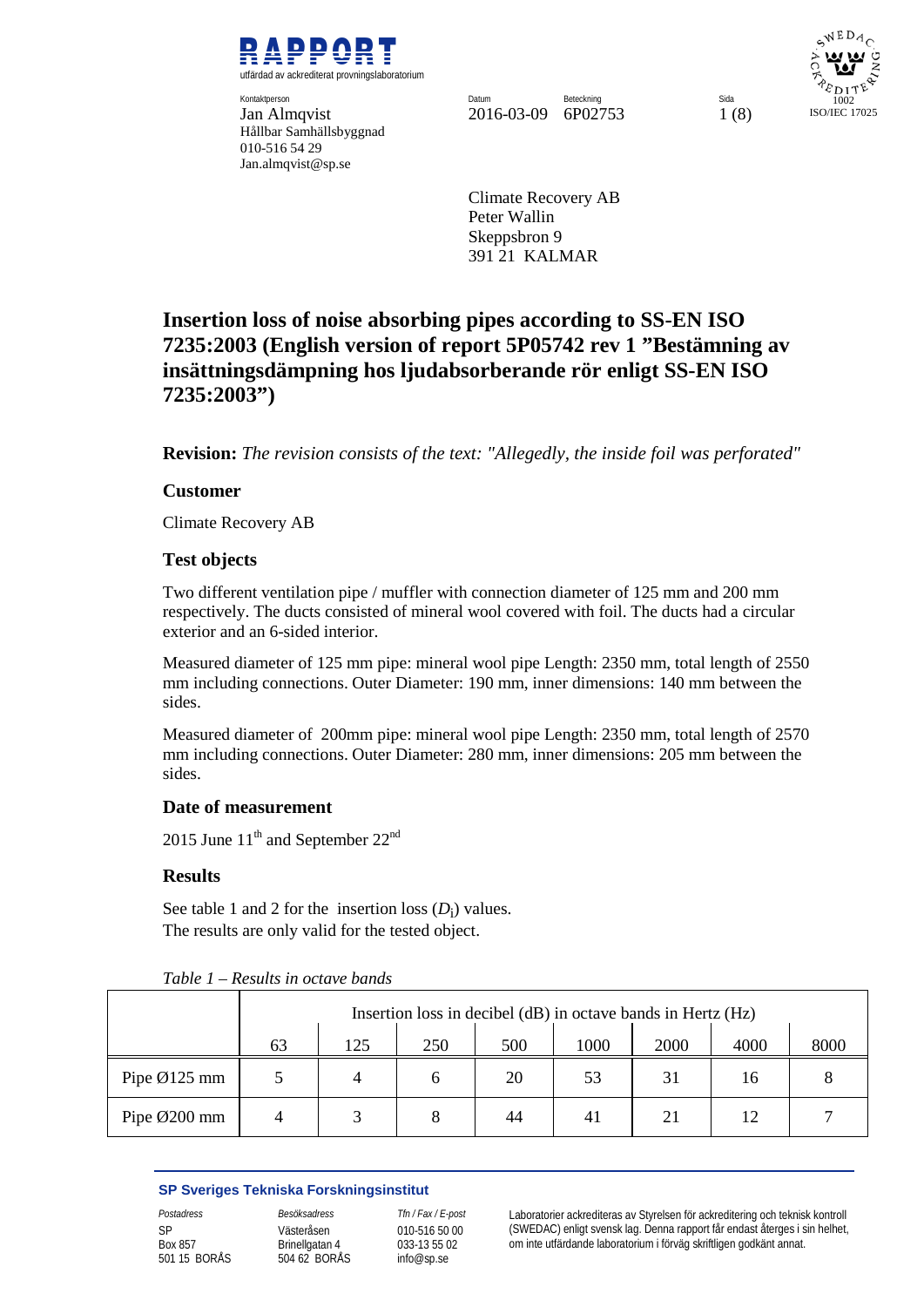| Frequency (Hz) | Insertion loss(dB)<br>Ø125 mm pipe | Insertion loss(dB)<br>Ø200mm pipe |  |
|----------------|------------------------------------|-----------------------------------|--|
| 50             | 10,5                               | 9,3                               |  |
| 63             | 7,8                                | 3,5                               |  |
| 80             | 1,6                                | 2,5                               |  |
| 100            | 4,0                                | 2,7                               |  |
| 125            | 2,2                                | 1,2                               |  |
| 160            | 5,4                                | 4,3                               |  |
| 200            | 4,5                                | 4,7                               |  |
| 250            | 5,6                                | 8,3                               |  |
| 315            | 8,0                                | 17,6                              |  |
| 400            | 15,5                               | 42,7                              |  |
| 500            | 33,2                               | 47,4                              |  |
| 630            | 47,4                               | 44,5                              |  |
| 800            | 54,1                               | 46,3                              |  |
| 1000           | 54,9                               | 45,8                              |  |
| 1250           | 50,6                               | 37,9                              |  |
| 1600           | 47,7                               | 30,3                              |  |
| 2000           | 35,7                               | 22,7                              |  |
| 2500           | 26,9                               | 18,1                              |  |
| 3150           | 22,6                               | 13,6                              |  |
| 4000           | 17,8                               | 11,9                              |  |
| 5000           | 13,3                               | 10,2                              |  |
| 6300           | 8,6                                | 7,3                               |  |
| 8000           | 7,7                                | 6,8                               |  |
| 10000          | 7,6                                | 6,1                               |  |

*Table 2 – Results in 1/3 octave bands*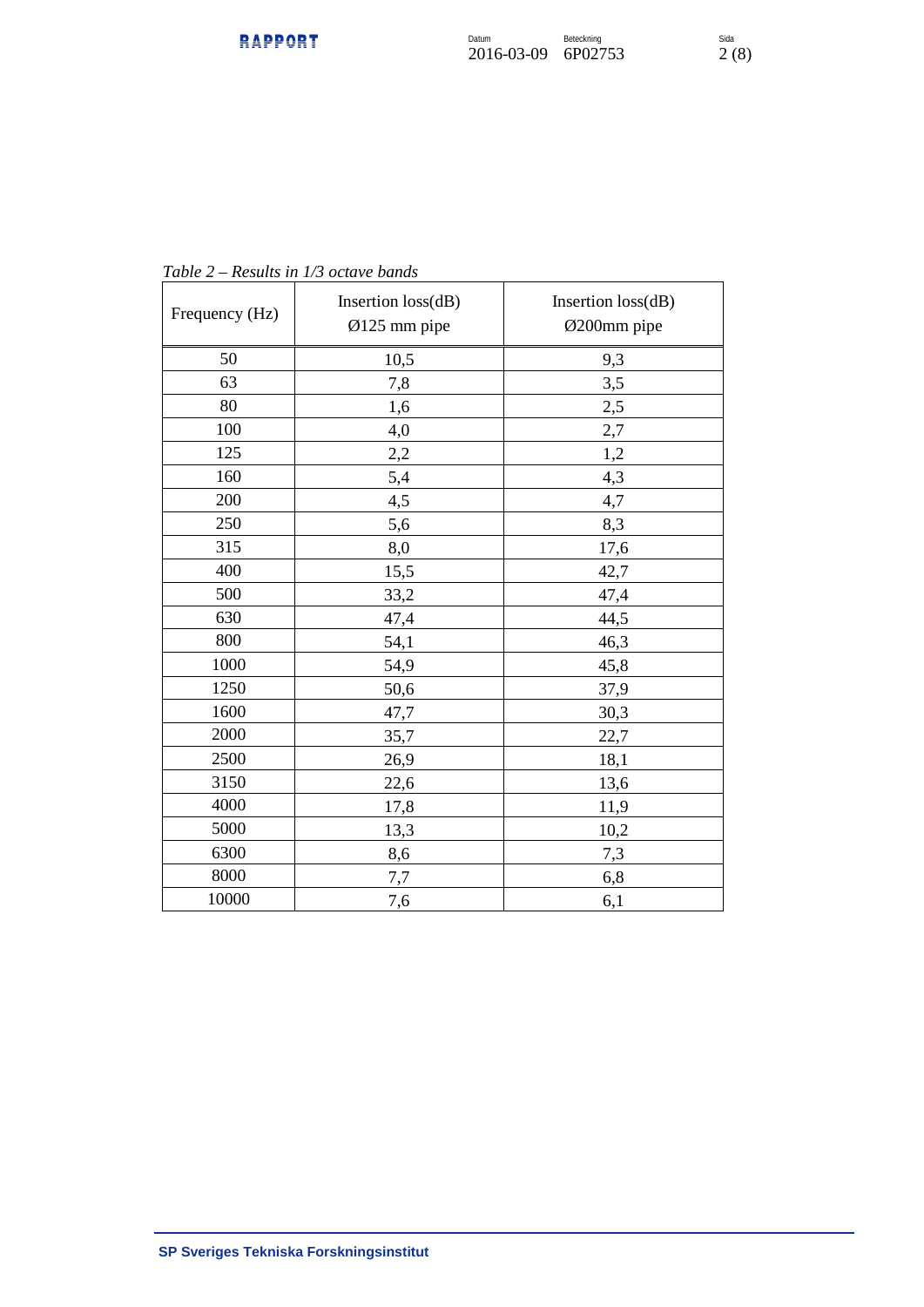| <b>DADDADT</b><br>-------<br>naffvni | Datum<br>2016-03-09 6P02753 | Beteckning | Sida<br>3(8) |
|--------------------------------------|-----------------------------|------------|--------------|
|                                      |                             |            |              |

#### **Measurement setup**

Figure 1 below shows the outline of the measurement arrangement in accordance with SS-EN ISO 7235: 2003 for the determination of insertion loss.

Figure 1 -Used measurement setup according to SS-EN ISO 7235



- 1. Pressure chamber with speakers.
- 2. Modal filters.
- 3. Circular duct  $\varnothing$  125 and 200 mm, L = 3500 mm.
- 4. Silencer respectively compensation channel,  $L = 2500$  mm.
- 5. Circular duct  $\varnothing$  125 respectively 200 mm, L = 3500 mm.
- 6. Reverberation room, volume 200 m³.

As modal filter a silencer with circular connection Ø 400 mm with a length of 600 mm is used.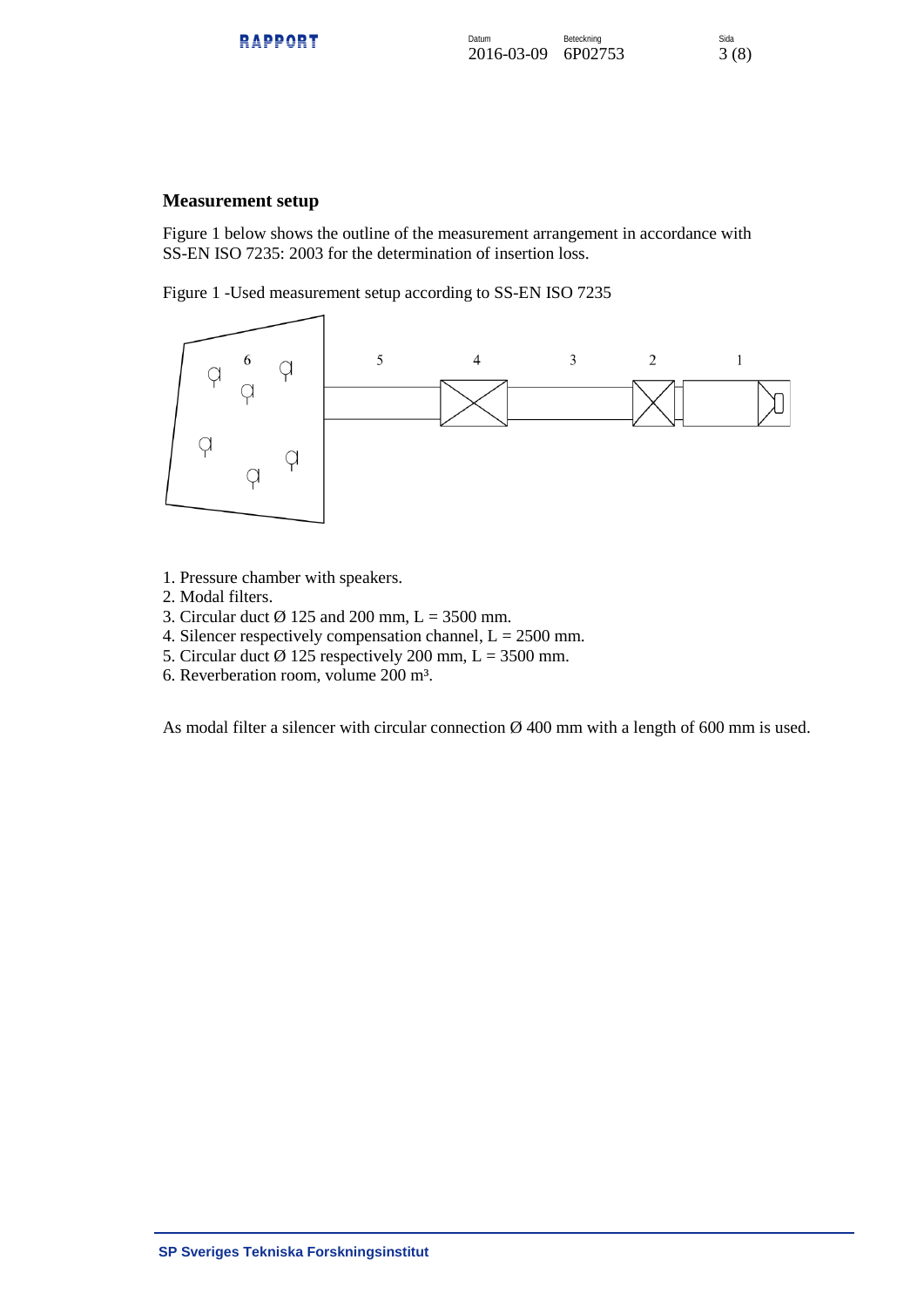

# **Pictures of test objects**



*Picture 1 - pipe connection with diameter of 125 mm.*



*Picture 2 - pipe connection with diameter of 125 mm.*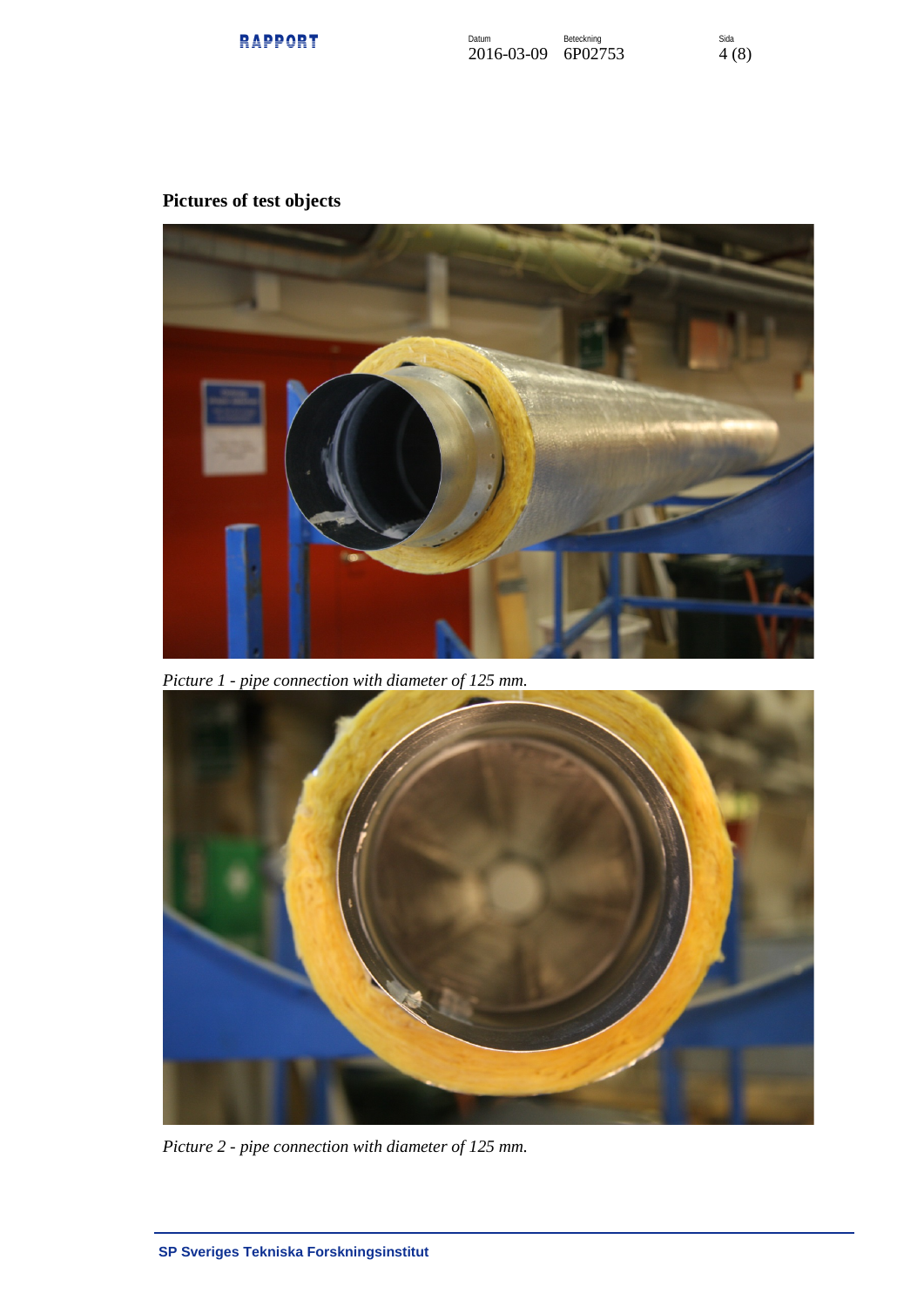



*Picture 3 - pipe connection with diameter of 200 mm.*



*Picture 4 - pipe connection with diameter 200 mm.*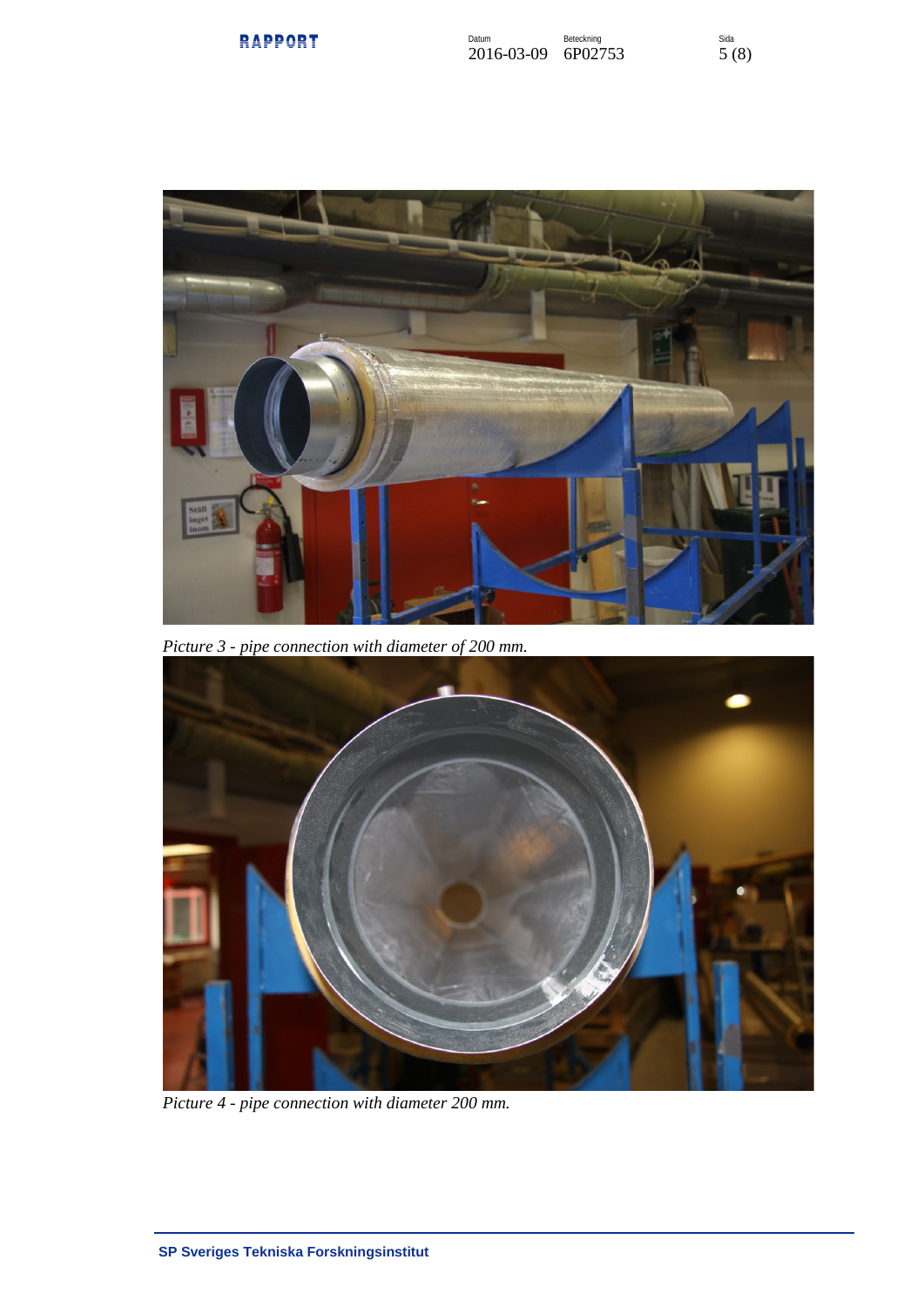## **Measurement method**

#### **Insertion loss**

The measurement of insertion loss has taken place in accordance with SS-EN ISO 7235: 2003 "Acoustics - Measurement procedures for ducted silencers - Insertion loss", which means that the sound pressure level from a measuring rig, as shown in Figure 1 above, are registered with the muffler or the silencer replaced by a compensation channel.

Sound pressure levels are measured in six discrete microphone positions with an integration time of 30s for each microphone position. Sound pressure levels are measured in 1/3 octave bands 50-10000 Hz.

The measurements were made in a reverberation chamber with a volume of  $200 \text{ m}^3$  and total restriction area of 211 m² in 1/3-octave bands 50-10000 Hz. The standard is met except for the three  $1/3$  octave bands below 100 Hz because the standard stipulates a room volume $> 200$  m<sup>3</sup>. The insertion loss is obtained by the following:

$$
D = L_{p1} - L_{p2} [dB]
$$

where

*D* = Insertion loss

 $L_{p1}$  = The sound pressure level in the reverberation room with the replacement duct.

 $L_{p2}$  = The sound pressure level in the reverberation room with silencer

Insertion loss in octave band is calculated as:

$$
D_{1/1} = -10\lg(\frac{1}{3}\sum_{k=1}^{3}10^{-0,1D_{1/3,k}})[dB]
$$

### where

 $D_{1/3,k}$  is the insertion loss in each third octave band within the current octave band.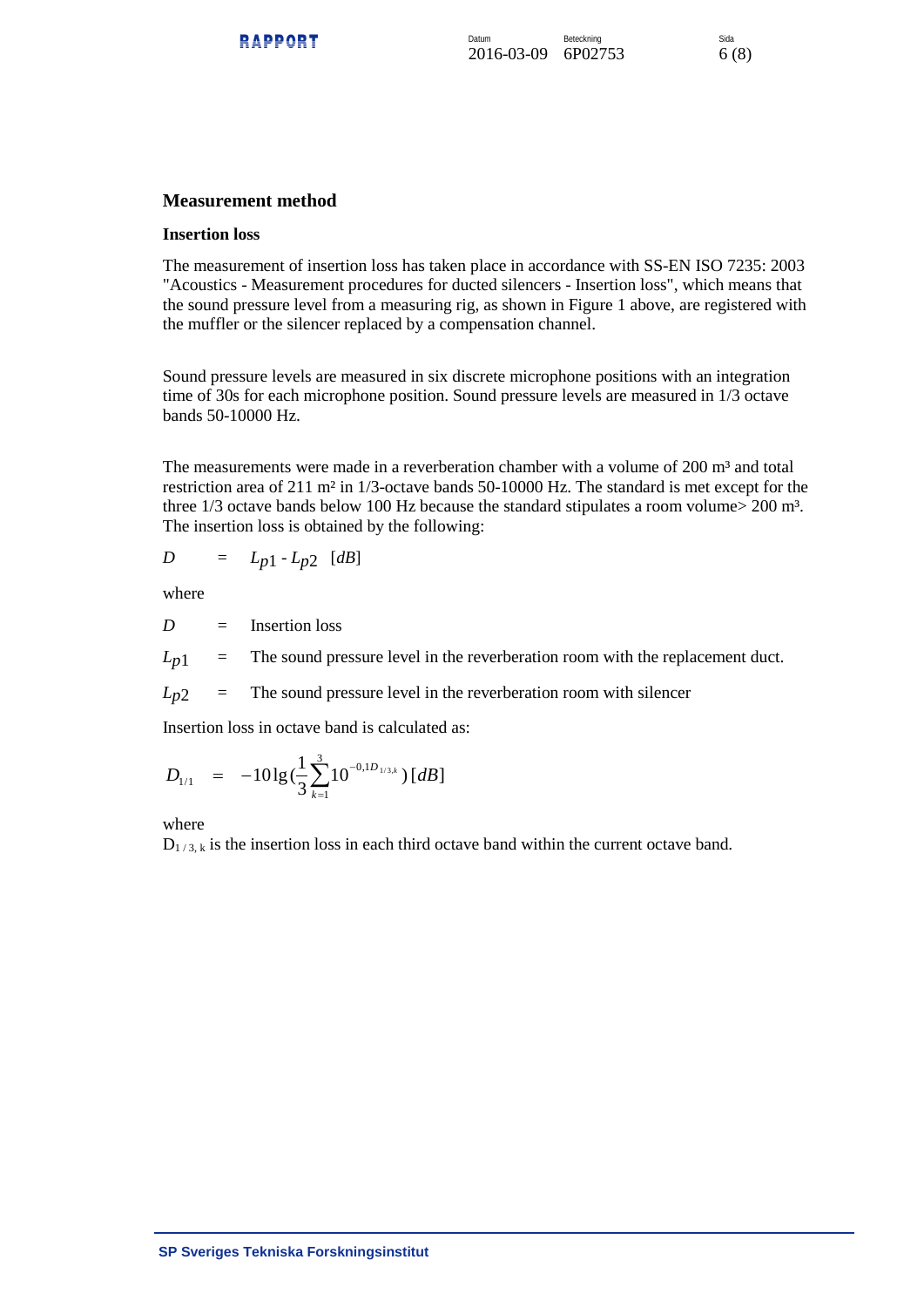## **Limiting insertion loss**

The limiting insertion loss that partly is a measure of the limitation of the measuring system are reported in Table 3 and were determined by fitting sound damping covers on the sides of the muffler. Mineral wool was placed in front of the lids.

*Table 3 - Limiting insertion loss*

| Duct dimension | Limiting insertion loss in octave bands, (dB) |     |     |     |      |      |      |      |
|----------------|-----------------------------------------------|-----|-----|-----|------|------|------|------|
|                | 63                                            | 125 | 250 | 500 | 1000 | 2000 | 4000 | 8000 |
| $PipeØ125$ mm  | 25                                            | 38  | 56  | 69  | 75   | 68   | 53   | 37   |
| PipeØ200mm     | 28                                            | 40  | 49  | 65  | 75   | 70   | 57   |      |

*Table 4 – Limiting insertion loss in 1/3 octave bands.*

| Frequency (Hz) | Limiting insertion loss (dB) | Limiting insertion loss (dB) |  |  |
|----------------|------------------------------|------------------------------|--|--|
|                | Pipe Ø125 mm                 | Pipe Ø200 mm                 |  |  |
| 50             | 29,5                         | 27,6                         |  |  |
| 63             | 21,4                         | 26,2                         |  |  |
| 80             | 28,8                         | 36,7                         |  |  |
| 100            | 40,3                         | 42,6                         |  |  |
| 125            | 34,7                         | 39,4                         |  |  |
| 160            | 44,9                         | 39,3                         |  |  |
| 200            | 54,0                         | 46,0                         |  |  |
| 250            | 56,1                         | 53,0                         |  |  |
| 315            | 58,6                         | 49,2                         |  |  |
| 400            | 70,1                         | 62,1                         |  |  |
| 500            | 66,9                         | 66,5                         |  |  |
| 630            | 73,1                         | 73,1                         |  |  |
| 800            | 74,8                         | 75,0                         |  |  |
| 1000           | 74,4                         | 78,3                         |  |  |
| 1250           | 75,7                         | 73,2                         |  |  |
| 1600           | 70,6                         | 69,3                         |  |  |
| 2000           | 69,4                         | 69,7                         |  |  |
| 2500           | 65,4                         | 70,0                         |  |  |
| 3150           | 62,3                         | 66,6                         |  |  |
| 4000           | 52,7                         | 56,9                         |  |  |
| 5000           | 50,3                         | 54,2                         |  |  |
| 6300           | 39,6                         | 44,4                         |  |  |
| 8000           | 38,8                         | 40,3                         |  |  |
| 10000          | 38,8                         | 39,2                         |  |  |